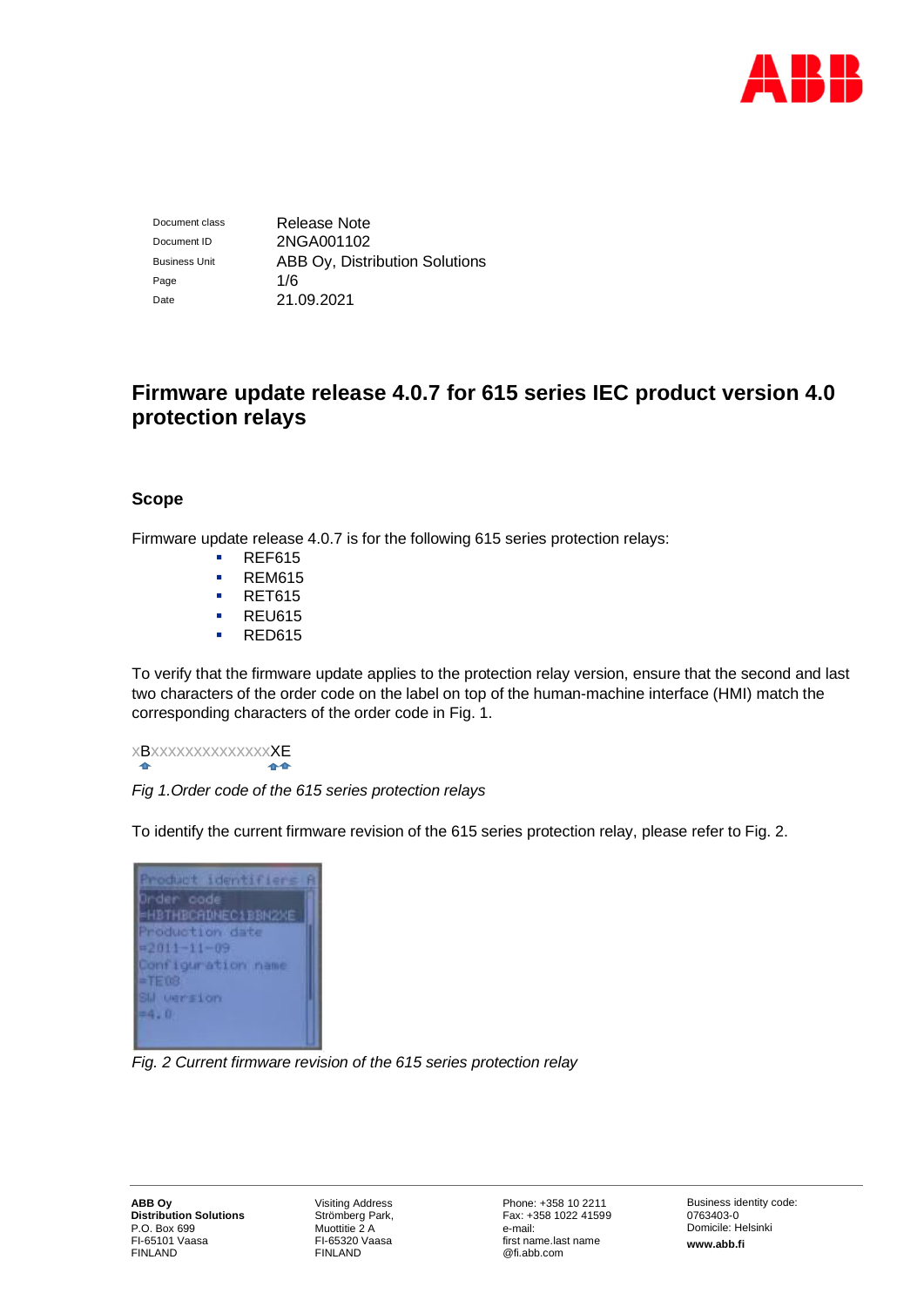

Page 2/6

Date 21.09.2021 Subject Firmware update release

# **Implemented usability improvement**

The firmware update release includes usability and operational improvement. The following improvements has been implemented:<sup>1</sup>

# **Firmware update release 4.0.7:**

# **Cyber Security**

- Cyber Security improvements to the "Ripple20" vulnerability in TCP/IP communication stack for normal product usage conditions. Following vulnerabilities (CVE, Common Vulnerabilities and Exposures) has been identified in the product and fixed by the update:
	- CVE-2020-11907
	- CVE-2020-11909
	- CVE-2020-11910
	- CVE-2020-11911
	- CVE-2020-11912

*Note! Some of the security scanners might still report existence of Ripple20 vulnerability after the update. This is a false positive, since the scanners indicate the presence of the IP stack, without being able to check the vulnerability and its fixes.*

### **Supervision**

- **IMPROVEMENT IS COVERGED FIGUAL COVERGED** internal fault supervision the supervision interval speed is fastened to reach faster issue detection.
- Improving Time counter rollover in relay's communication module that may have caused internal relay fault with error code IRF116 COM card error and relay to self-reboot after time interval(s) which is divisible by ~50 days from previous restart.
- **Self-supervision improvement for composition detection.**
- **Internal diagnostic improvement for the self-supervision.**

 $<sup>1</sup>$  The relay firmware update may also include some minor usability improvements not listed in this note.</sup>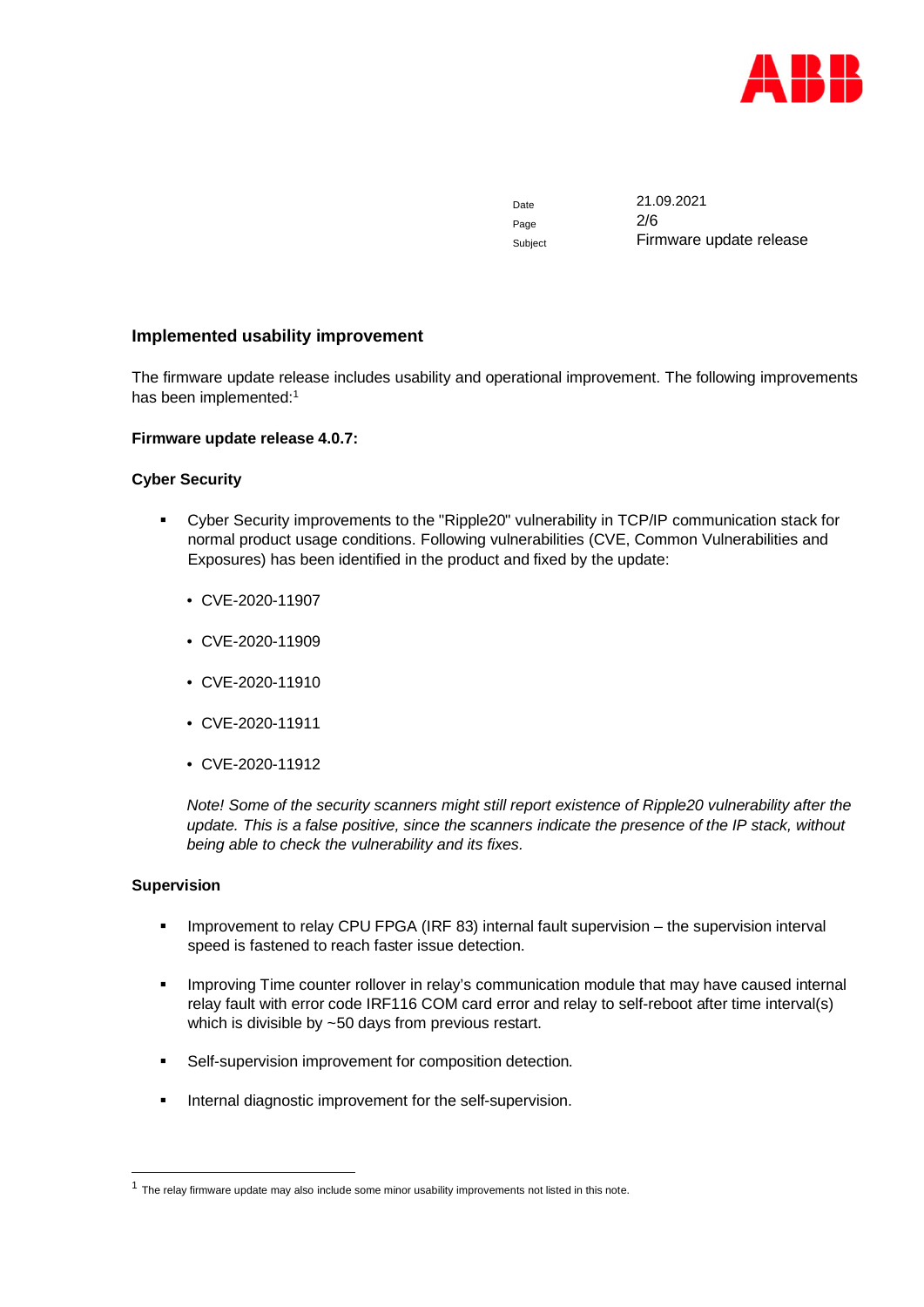

Page 3/6

Date 21.09.2021 Subject Firmware update release

# **Protection**

**IMPROVEMENT to Intermittent earth-fault protection function (INTRPTEF) in "Intermittent EF" mode** in case of very small earth fault current Io and high earth fault voltage Uo.

# **Communication**

- **IMPROVEMENT TO THE FREQUENCY MEASUREM FOR THE IMM SUBSEX 10 HOMOGETY AND THE EXAMPLE OF THE IMM CONGLET IMM CONGLET CONGLET CONGLET CONGLET CONGLET CONGLET CONGLET CONGLET CONGLET CONGLET CONGL** momentary vector shift situations.
- **IMPROVEMENT ON GOOSE receiving. In a system where one relay is receiving GOOSE** communication from multiple senders, it is possible that a communication break in one sender might impact handling of received values from other senders.
- **IMPROVEMENT ON LINE DIFFERENT CONTENT** communication for LD frame sending to remove occasionally happened excess delay in it.

#### **Firmware update release 4.0.6:**

### **Control**

- **IMPROVEMENT TO THE SYNCHROCHECK** function for preventing unexpected short-period reset of SYNC\_OK output. The reset could have be seen in vector shift situations earlier.
- **IMPROVEMENT KOREY IMPROVEMENT IMPLY** Improvement to the synchrocheck function for preventing unexpected short-period reset of SYNC\_OK output. The reset could have be seen in very rare situations earlier even when the synchronism conditions were fulfilled and voltages were aligned on both sides of the breaker.

# **Firmware update release 4.0.5:**

# **Control**

**Manual control of function block OLATCC1 is now enabled for "Operator" user of the relay.** 

#### **HMI**

- **Enhanced programmable LED response for ensuring update of the programmable LEDs on the** LHMI during open/close command.
- The Local HMI object control selection behavior improved while user log in and log out.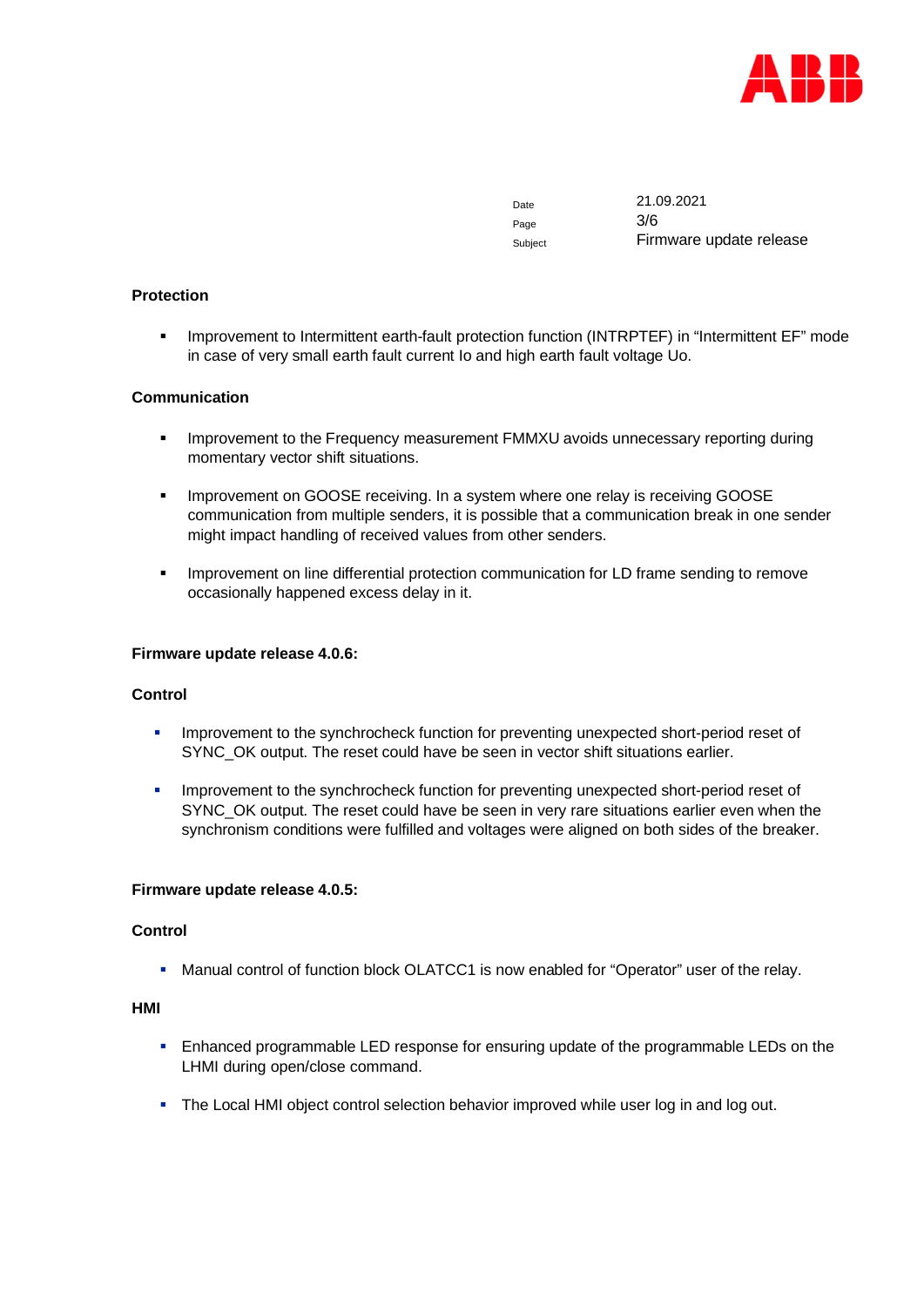

Page  $4/6$ 

Date 21.09.2021 Subject Firmware update release

#### **Measurement**

- The updating of the minimum demand value calculation is improved for function block PEMMXU when the measurement is under minimum power limit.
- **Unnecessary warning is not any more generated by the self-supervision of the RTD measurements** in REM615 motor protection relay.

### **Communication**

- The relay is able to start up normally even if vertical communication data sets are empty or not available at all.
- **ARP table size increased to hold more client IPs.**

# **IEC 61850:**

- **Improved GOOSE sending performance at high application load, e.g. when using complex** configurations.
- The performance enhancement for system communication (MMS) event sending during extremely high event load situations.

# **IEC 103:**

- Improvement in Rated primary value (RPV) and rated secondary value (RSV) of the IEC 103 for preventing that the U0 value is constantly zero in IEC 103 disturbance recording.
- **IMPROVEMENT IN THE 19 IMPROVEMENT IN the time stamp of the disturbance recording for preventing that minutes in the IEC** 103 disturbance record might occasionally be incorrect
- The transmission handling of the disturbance recorder has been improved for IEC 103 protocol when uploading with very fast reading cycles.
- CRC check sum calculation improved for retransmitted variable-length messages with certain masters in IEC 103 protocol.

# **Modbus:**

**Improved refreshing logic of current measurement value for Modbus protocol.** 

### **DNP 3.0:**

The DNP3.0 Rx buffering has been improved to prevent a situation where the DNP3.0 response sequence numbers are occasionally lagging behind the requested sequence numbers.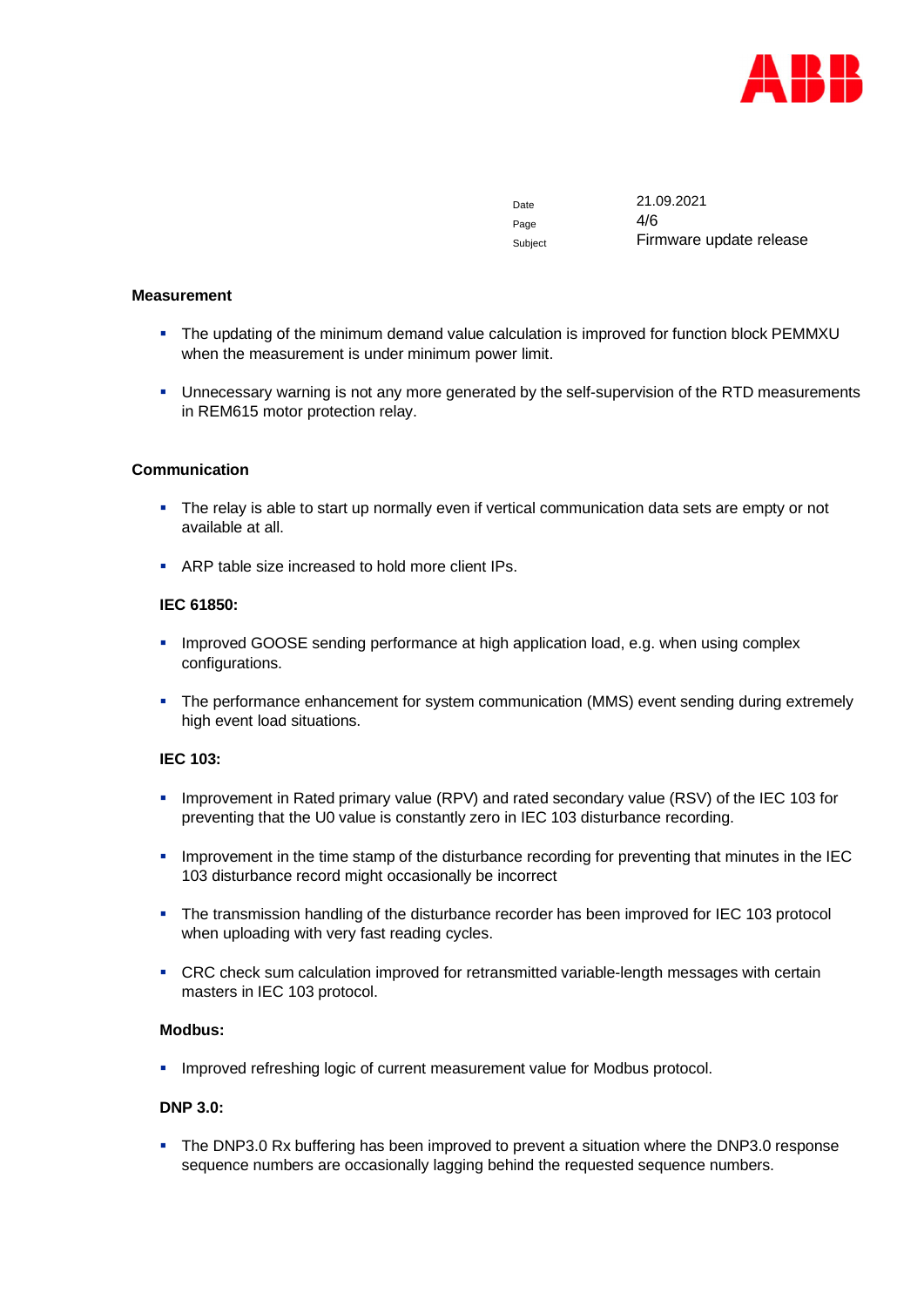

Page 5/6

Date 21.09.2021 Subject Firmware update release

# **Supervision**

- Audit trail handling is improved during restart situation.
- **Self-supervision coverage of the RAM memory has been improved.**
- **IMPROVED failure tolerance of the file system for preventing a possible file opening failure, resulting** "CRC error" indication on the Local HMI, after restarting of the relay.
- Self-supervision improved to prevent the unnecessary error message "57 Light sensor error" when ARCSARC functionality is not supported.
- The internal diagnostic logging of the line differential communication in RED615 relay has been enhanced.